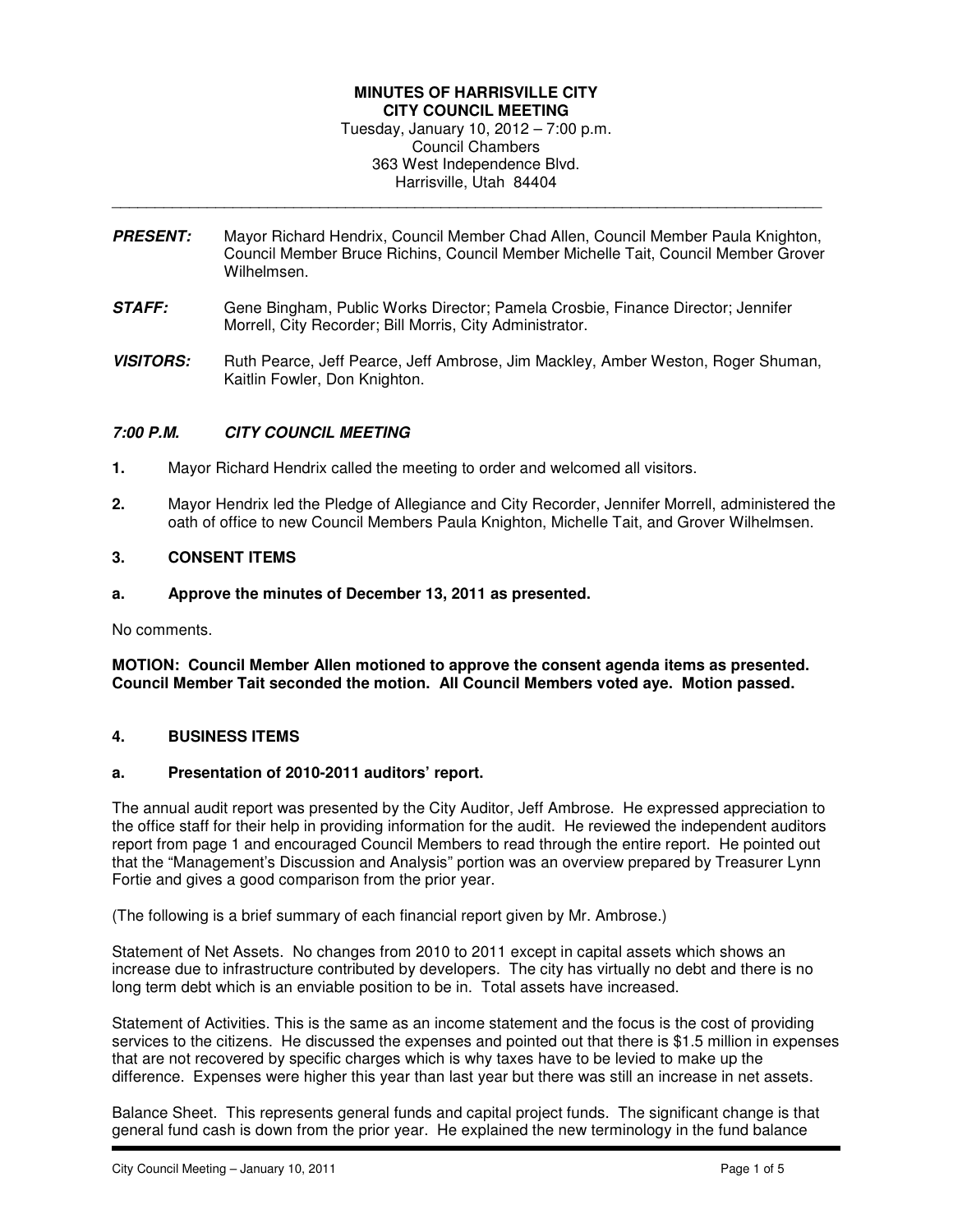section such as restricted fund balance (outside restriction on how it is used) and assigned fund balance (city has discretion to designate for specific areas).

Statement of Revenues, Expenditures, and Changes in Fund Balances. Total revenues are down from the prior year but may be a carry-over from the weak economy. Sales and franchise tax are down, as well as revenue from licenses and permits. The decrease to the general fund balance was \$109,000.

Proprietary Funds. The enterprise funds are reported separately because they should cover costs with their own service charges and revenue sources. The big change is that utility assets increased, mainly due to construction by developers. The garbage fund is still overdrawn from the previous year but is doing better than in past years. The storm water and sewer funds are capital intensive so it is okay to have healthy funds in those areas so you do not have to borrow money.

Statement of Cash Flows. All funds have increased except for the storm water fund.

Notes to Financial Statements. This includes a detailed breakdown on how capital assets increased with most of the increase contributed by developers. It shows the total revenues, which are less than anticipated. Mr. Ambrose said some of the decrease can be attributed to grants that did not come in but added that sales tax revenue was less than budgeted, probably due to the poor economy. It also noted that two departments were slightly over budget but overall expenses were down.

Mr. Ambrose concluded by stating the city was in compliance with state issues and said there was no problem with the audit; however, he suggested that the city attempt to monitor its budget more closely due to the two departments that overspent.

Council Member Richins asked which two departments overspent. Mr. Ambrose said it was the Justice Court and the Building Inspector which was a minor amount - \$128 and \$579 respectively.

### **b. Discussion and/or possible action to approve the bid award for the 750 W. storm drain project.**

Gene Bingham, Public Works Director, discussed the bid opening and said the price they received was much less than anticipated but added that the contractor is very reputable. He reminded Council Members that the capital facilities and storm strain plan was approved last March. He said this is the lower portion from what was done last year near Moore's restaurant.

Mr. Bingham said the best way to alleviate the drainage problems is to pipe it. He said this will have a direct impact on the development of the city property on 750 West and will help the golf course property if it is ever developed. He explained that the costs will be recouped from developers if the golf course is developed and will help if the city property is sold.

Council Member Richins asked where the water would drain to. Mr. Bingham said it would ultimately drain into the canal. Council Member Knighton asked if this contractor had done work with the city before. Mr. Bingham said they have done work for the city in the past and assured the Council that even though the bid was low they are a good company and did good work on a fairly technical job.

**MOTION: Council Member Richins motioned to approve the 750 West Storm Drain Project and award the contract to B & K Fox Contractors for \$48,406. Council Member Wilhelmsen seconded the motion. All Council Members voted aye. Motion passed.** 

# **c. Discussion and/or possible action to approve Ordinance No. 445, Land Use Performance.**

Bill Morris, City Administrator, said this is coming from the Planning Commission with a positive recommendation. He reviewed each page of the ordinance with Council Members and explained that performance standards relate to different types of construction activities such as regulating construction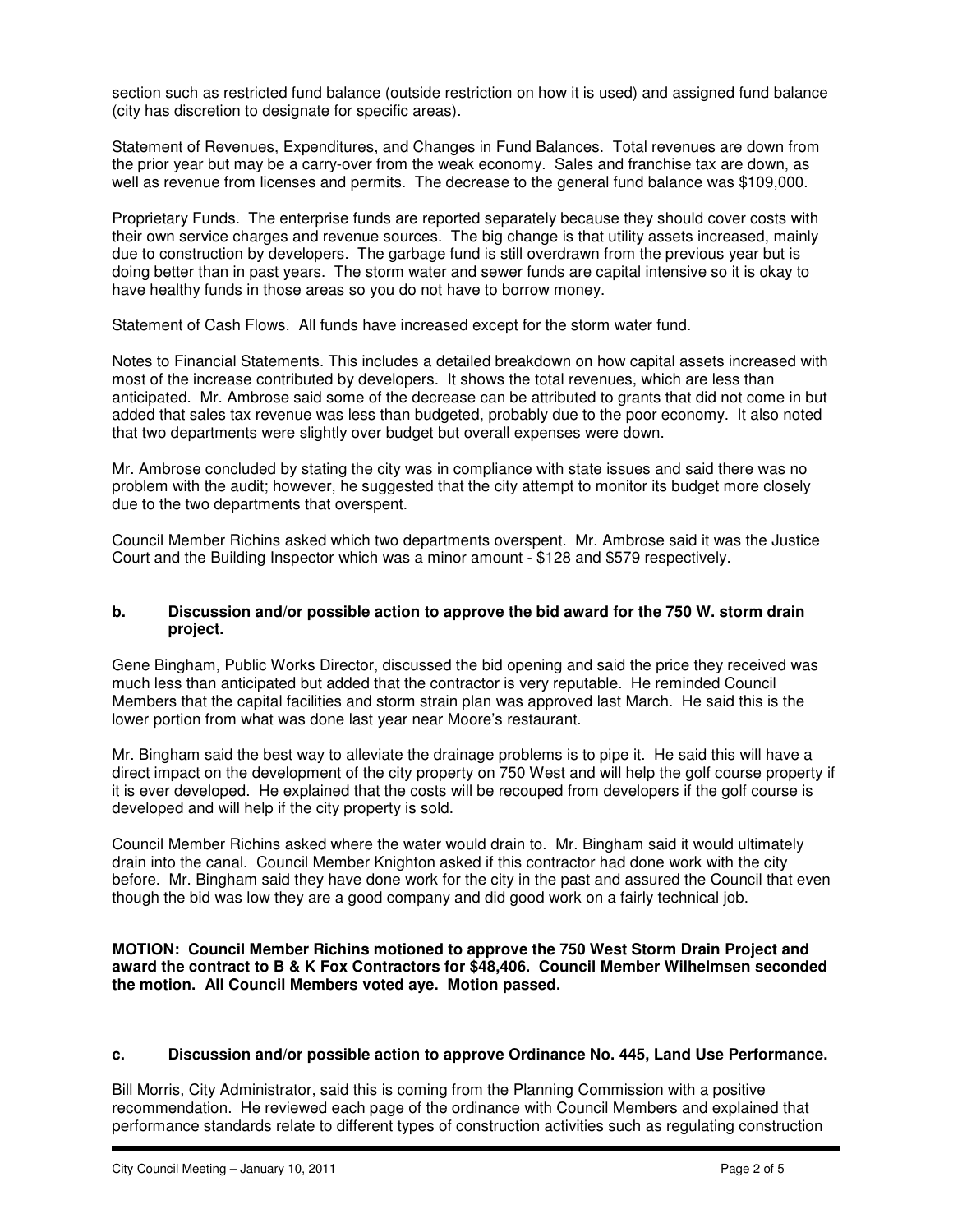hours, glare, heat, vibrations, pollution, waste and discharges, odors, exterior lighting, noise, and mechanical buffering. He said we are trying to mitigate the impact of these activities and noted they will be in chapter regulations applicable to more than one zone.

Council Member Tait asked who would enforce this ordinance. Mr. Morris explained that it would come under code enforcement or possibly the building inspector. A typographical change was noted – "sewerage" should be "sewer".

### **MOTION: Council Member Tait motioned to approve Ordinance No. 445, Land Use Performance Standards with the changes mentioned. Council Member Wilhelmsen seconded the motion.**

**A roll call vote was taken.** 

**Council Member Allen State State**<br> **Council Member Knighton State Council Member Knighton Yes Council Member Richins Yes Council Member Tait Council Member Wilhelmsen Yes** 

**The motion passed 5-0.** 

## **d. Discussion and/or possible action to approve Ordinance No. 446, Sewer Services Updated.**

Mr. Morris said that during the flooding in August they began researching the sewer ordinance. He explained that the existing two sewer ordinances where old and had never been codified. He said Ordinances No. 214 & No.16 were combined and updated with new regulations to create this proposed ordinance. He reviewed the ordinance and said it is in line with the Public Works Standards, the municipal code, building codes, the health authority, and the sewer district.

He explained the prohibited conduct for item 8 which includes unauthorized connection to the sewer line. He mentioned the use of approved materials when making a connection or putting in a sewer line. He also discussed the connection fees and permits as well as inspection and enforcement.

Mayor Hendrix noted a typographical error in the titles.

**MOTION: Council Member Allen motioned to approve Ordinance No. 446, Sewer Services Updated with the changes mentioned. Council Member Tait seconded the motion.** 

**A roll call vote was taken.** 

| <b>Council Member Allen</b>      | Yes |
|----------------------------------|-----|
| <b>Council Member Knighton</b>   | Yes |
| <b>Council Member Richins</b>    | Yes |
| <b>Council Member Tait</b>       | Yes |
| <b>Council Member Wilhelmsen</b> | Yes |

**The motion passed 5-0.** 

### **e. Discussion and/or possible action to approve Ordinance No. 447, Limited Access Facilities.**

Mr. Morris explained that this ordinance will give the city more control with where the access points are located and possibly reduce the number of access points or join access points. He said this will eliminate congestion and hazards. He also noted the benefit of the ordinance when new business and development comes in. He said this will ensure that intersections are lined up and access points are colocated for multiple properties.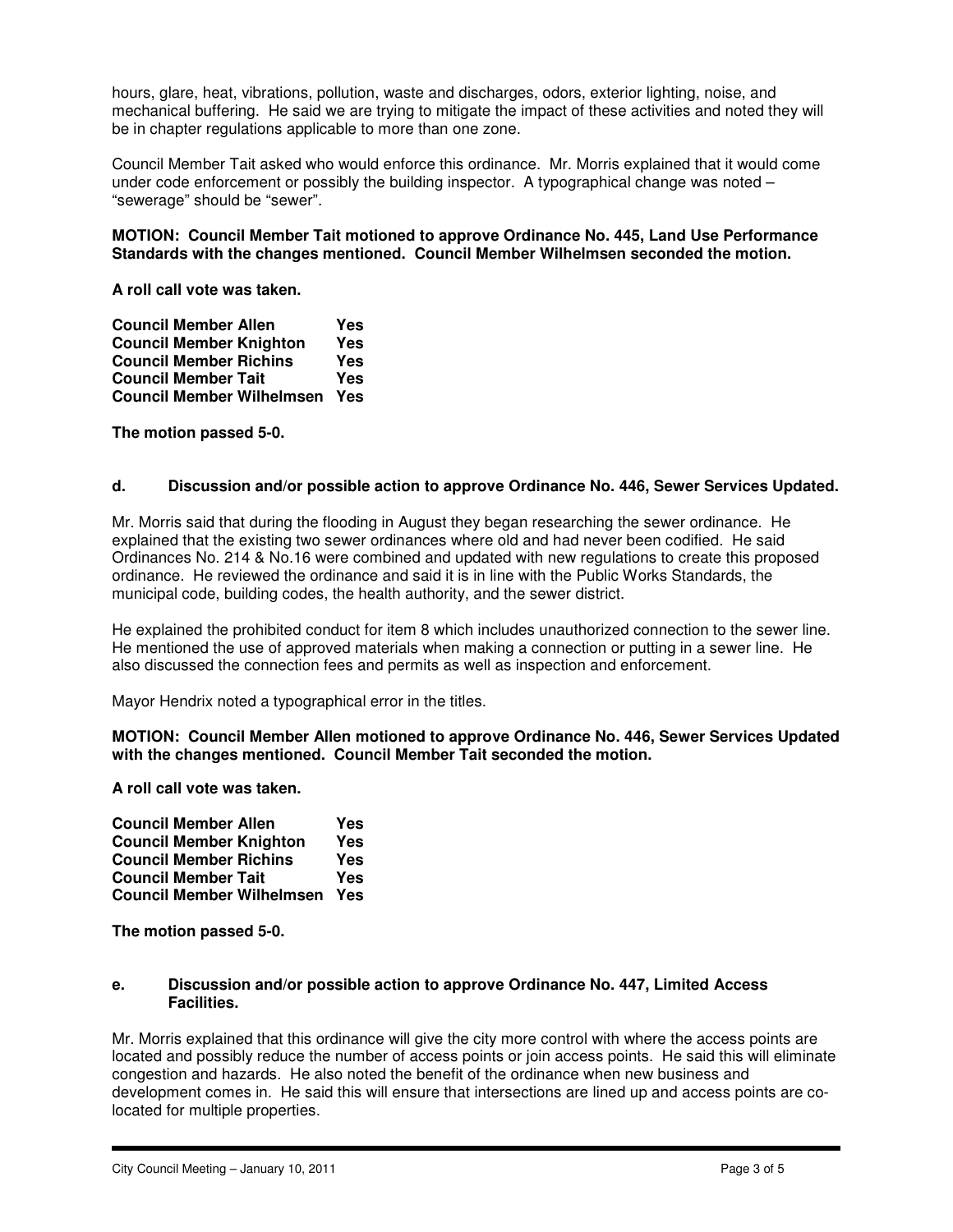Mr. Morris explained why we want to limit access points into other jurisdictions. The city wants to prevent those jurisdictions from gaining all of the money from the development but accepting none of the responsibility for the traffic. He said this will also increase public safety and create a better environment for pedestrians. He pointed out that existing access points are exempt; this is for future development.

Council Member Knighton asked why this would only apply to West Harrisville Road and Larsen Lane and suggested adding 2550 West. Mr. Morris explained that the city is not the highway authority on 2550 West because it is owned by Pleasant View City. He said there is a possibility of 750 West being added.

## **MOTION: Council Member Tait motioned to approve Ordinance No. 447, Limited Access Facilities. Council Member Wilhelmsen seconded the motion.**

**A roll call vote was taken.** 

| <b>Council Member Allen</b>      | Yes |
|----------------------------------|-----|
| <b>Council Member Knighton</b>   | Yes |
| <b>Council Member Richins</b>    | Yes |
| <b>Council Member Tait</b>       | Yes |
| <b>Council Member Wilhelmsen</b> | Yes |

**The motion passed 5-0.** 

**f. Confirm the date, time, and place of Harrisville City Council meetings for 2012.** 

No discussion.

**MOTION: Council Member Richins motioned to approve date, time, and place for Harrisville City Meetings for 2012. Council Member Allen seconded the motion. All Council Members voted aye. Motion passed.** 

### **g. Discussion and/or possible action authorizing staff to proceed with application for the 2012 Weber County R.A.M.P. grant.**

Mr. Morris explained the park reconstruction plan was done in three phases. He said phase 1 & 2 are complete and now we would like to apply for a R.A.M.P. grant for phase 3. He said this would include new parking, landscaping, and lighting as well as demolition of the old white building.

Council Member Allen asked if it included a security system. Mr. Morris said it is just security lighting. He said the total estimated cost is \$160,000. The grant would propose \$100,000 from R.A.M.P. and \$60,000 contributed by the city.

**MOTION: Council Member Tait motioned to approve application of R.A.M.P. grant for phase 3 of the main park project. Council Member Richins seconded the motion. All Council Members voted aye. Motion passed.** 

## **h. Discussion and/or possible action on appointment/reappointment of Planning Commission members.**

Mayor Hendrix mentioned there are some vacancies on the Planning Commission. He is proposing that Paula Knighton, new City Council Member, be replaced by Dave Stephenson for a four year term; Kathy Hohosh, who has served well, be replaced by alternate Dave Eckersley for a five year term; Steve Weiss be reappointed to serve a four year term; and Tyler Malmrose appointed as alternate for a five year term.